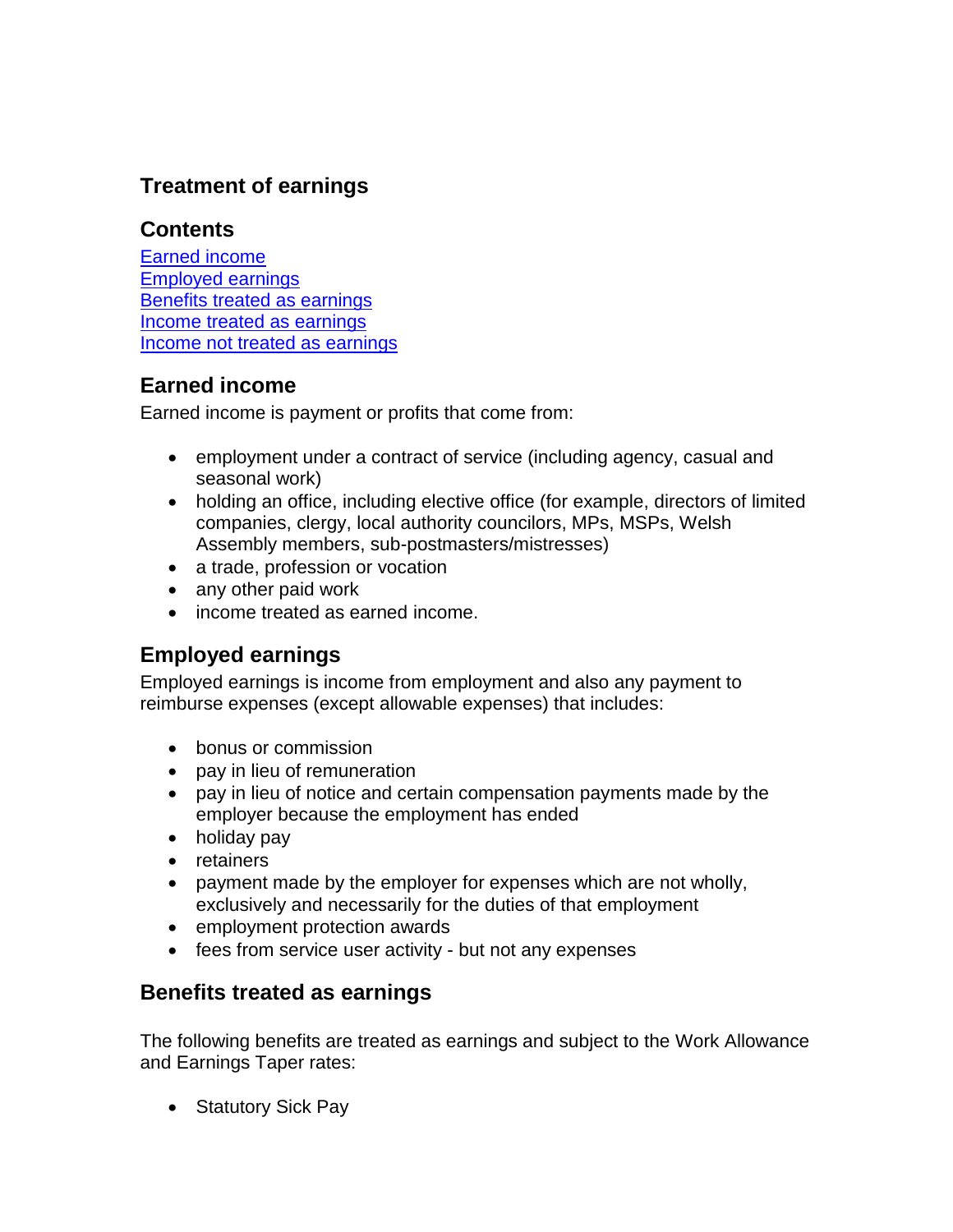- Statutory Maternity Pay
- Ordinary Statutory Paternity Pay
- Statutory Adoption Pay
- Statutory Shared Parental Pay (ShPP)

# <span id="page-1-0"></span>**Income treated as earnings**

#### **Advances of earnings**

An advance of a claimant's earnings is not taken into account when received.

The deduction taken from earnings to pay back the advance is not an allowable deduction and is treated as earnings received.

#### **Company directors**

Company directors may receive earnings and have income from shares, dividends or capital in that company.

The way company directors are treated depends on whether or not they are considered similar to a sole trader or partnership.

When a decision is made not to treat them as self-employed, their earnings are taken into account in the same way as for an employee. The shares they hold in the company are treated as capital and any profits or assets from the company are disregarded.

If they are treated as self-employed, the company's profits (including assets) are treated as their own and calculated in the same way as any other self-employed claimant.

For further information, see Companies and directors

# **Local authority councillors**

Councillors are provided with details of their official duties and the allowances paid for those duties by their local authority. The allowances paid for official duties may include:

- basic allowance
- special responsibilities allowance
- childcare and dependent carers allowance
- travel and subsistence allowance

The allowances are treated as earnings with the exception of the travel and subsistence allowance which is treated as expenses and disregarded.

For further information, see ADM H3 Earned income – employed earnings.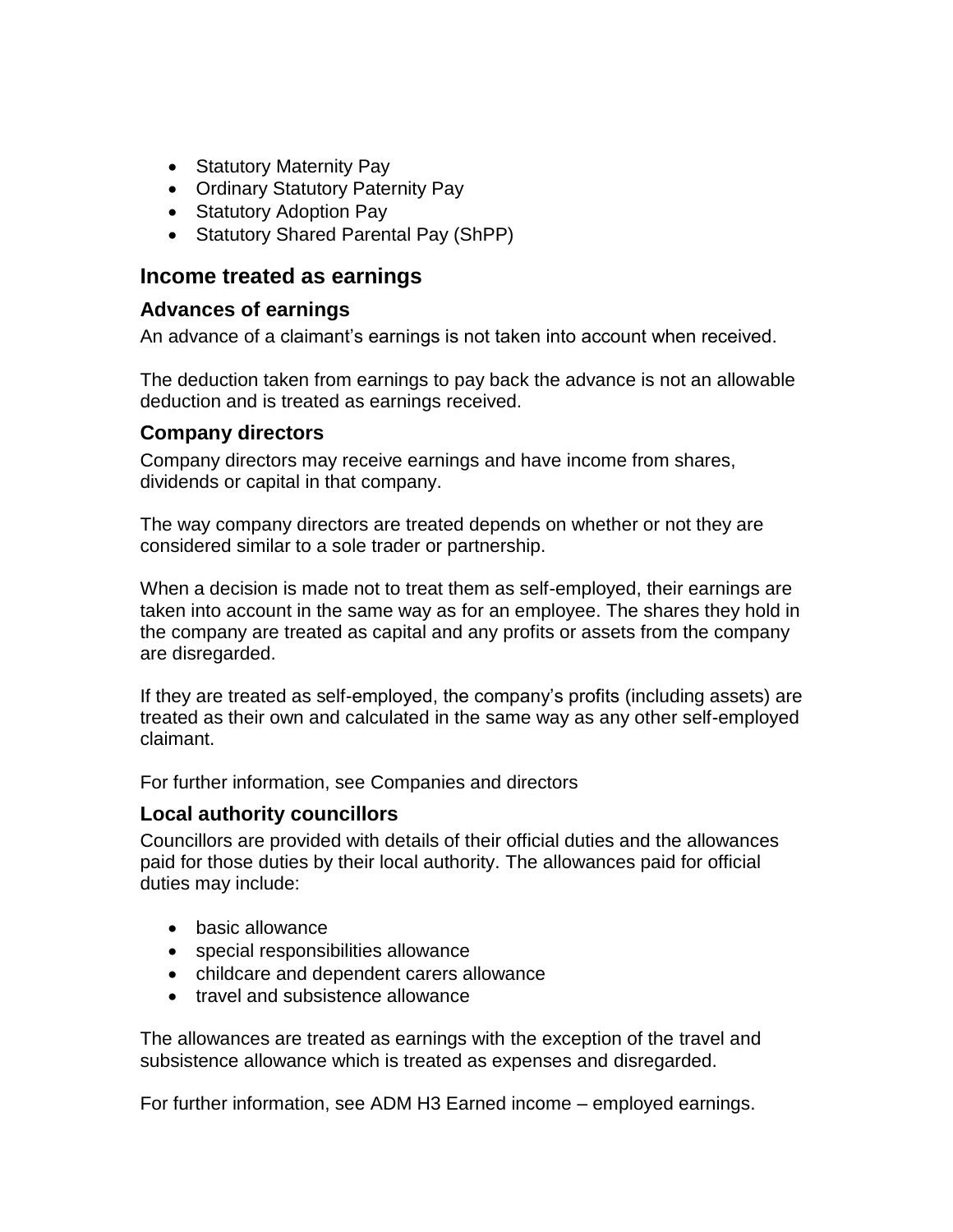# **Managed service companies**

Self-employed claimants who would otherwise be regarded as employed (for example - health workers, teachers) may receive pay as share dividends through a managed company. The share dividends are treated as earnings and these claimants may need to self-report.

# **Notional earnings**

Notional earnings are earnings which the claimant does not have but can be treated as having. This is when the claimant deprives themselves of earnings (or their employer has arranged for them to be deprived) in order to qualify for Universal Credit - or for a higher amount of Universal Credit.

A decision is made to treat the claimant as receiving earnings that are reasonable for the job they have done.

#### **Reservist pay**

Reservists pay will be taken into account as earnings - including commitment bonuses paid as a loyalty payment which are subject to Income Tax and National Insurance.

Payments not treated as earnings include:

- travel, food and drink
- training allowances (bounty payments)

These are treated as capital.

#### **Service users**

A service user is someone who is being asked by, or on behalf of:

- a public body which has a legal duty to provide services in the field of health, social care, welfare or social housing, or
- an organisation which handles research or undertakes monitoring for the purpose of planning or improving services

This is in the claimant's role as a user, potential user, carer of a user or a person affected by the running of those services.

Fees made to service users are treated as earnings and taken into account. These may not be paid through the PAYE scheme and reported via Real Time Information (RTI). All expenses are disregarded.

Claimants must self-report these as earnings.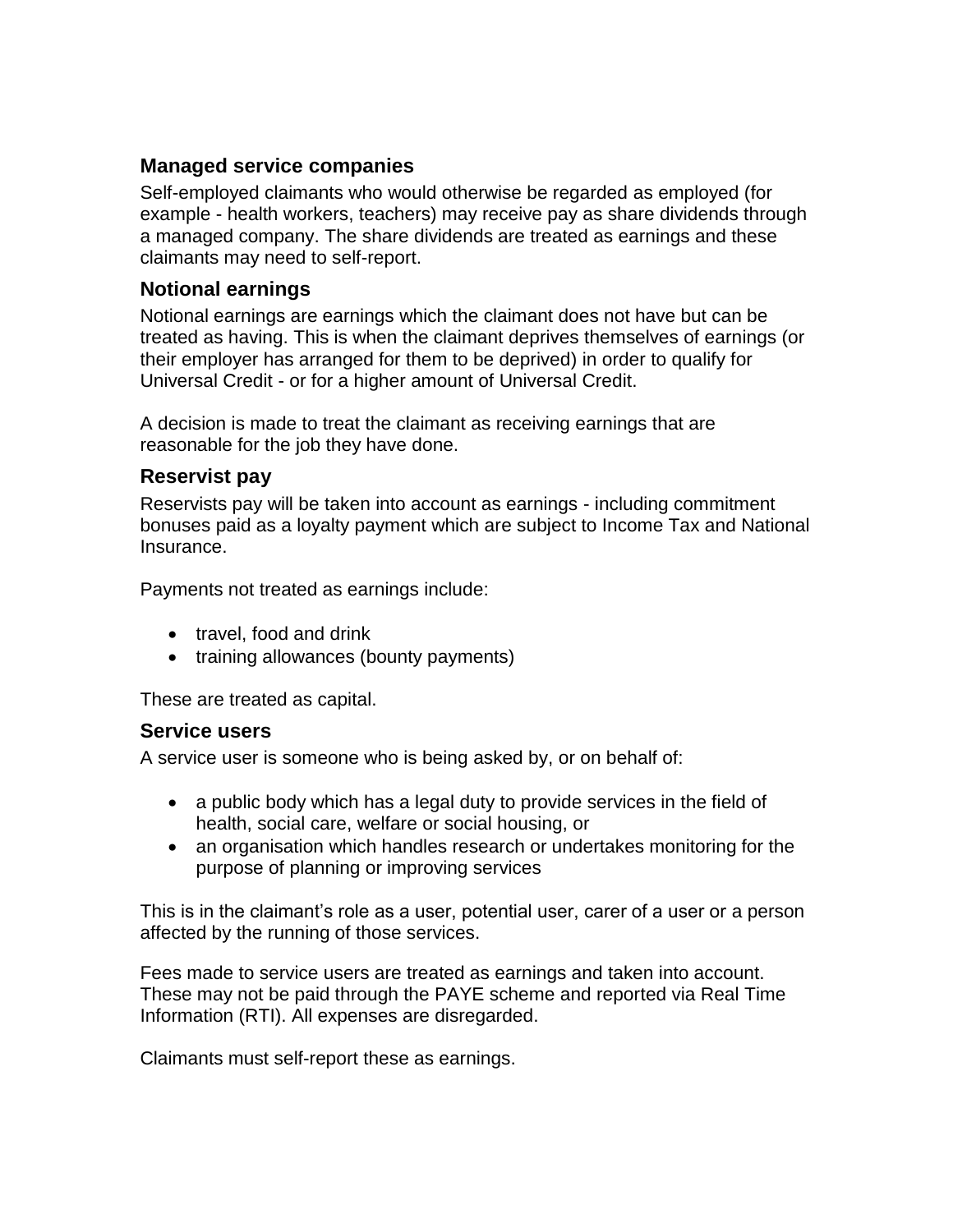All expenses relating to service user activity must be ignored and not treated as earnings.

If a fee is declined, notional income rules do not apply.

#### **Tax repayments and National Insurance contribution repayments**

Repayments of Income Tax and National Insurance contribution repayments will be treated as earnings if the claimant was in any paid work during the tax year the repayment relates to.

If the claimant was not in any paid work or self-employment in the tax year in question, any repayment must be taken into account as capital.

Claimants do not need to include any offset against tax liability or an adjustment made through their tax code.

# **Third party deductions**

Deductions can be made from earnings and shown on RTI as third party deductions.

The claimant's pay or wage slip will show the amount taken and the reason why.

# **Tips and gratuities**

A claimants must self-report these earnings if they are not paid through the PAYE scheme and reported via RTI.

# <span id="page-3-0"></span>**Income not treated as earnings**

#### **Benefits in kind**

Benefits in kind are usually received by an employee from an employer as part of a remuneration package. This can be a company car and fuel. At present these payments are disregarded.

Where a benefit in kind is reported via RTI, it will be deducted from the gross taxable figure. This applies whether the benefit in kind is shown as a lower tax code figure or via the claimant's payment.

# **Boarders and lodgers**

Any income received by a claimant from a boarder or lodger is treated as unearned income and fully disregarded. This is to enable them to meet their housing costs.

The exception to this is where a self-employed claimant is renting out rooms in their house as part of the running of a business such as bed and breakfast. This income is taken into account in the same way as earnings.